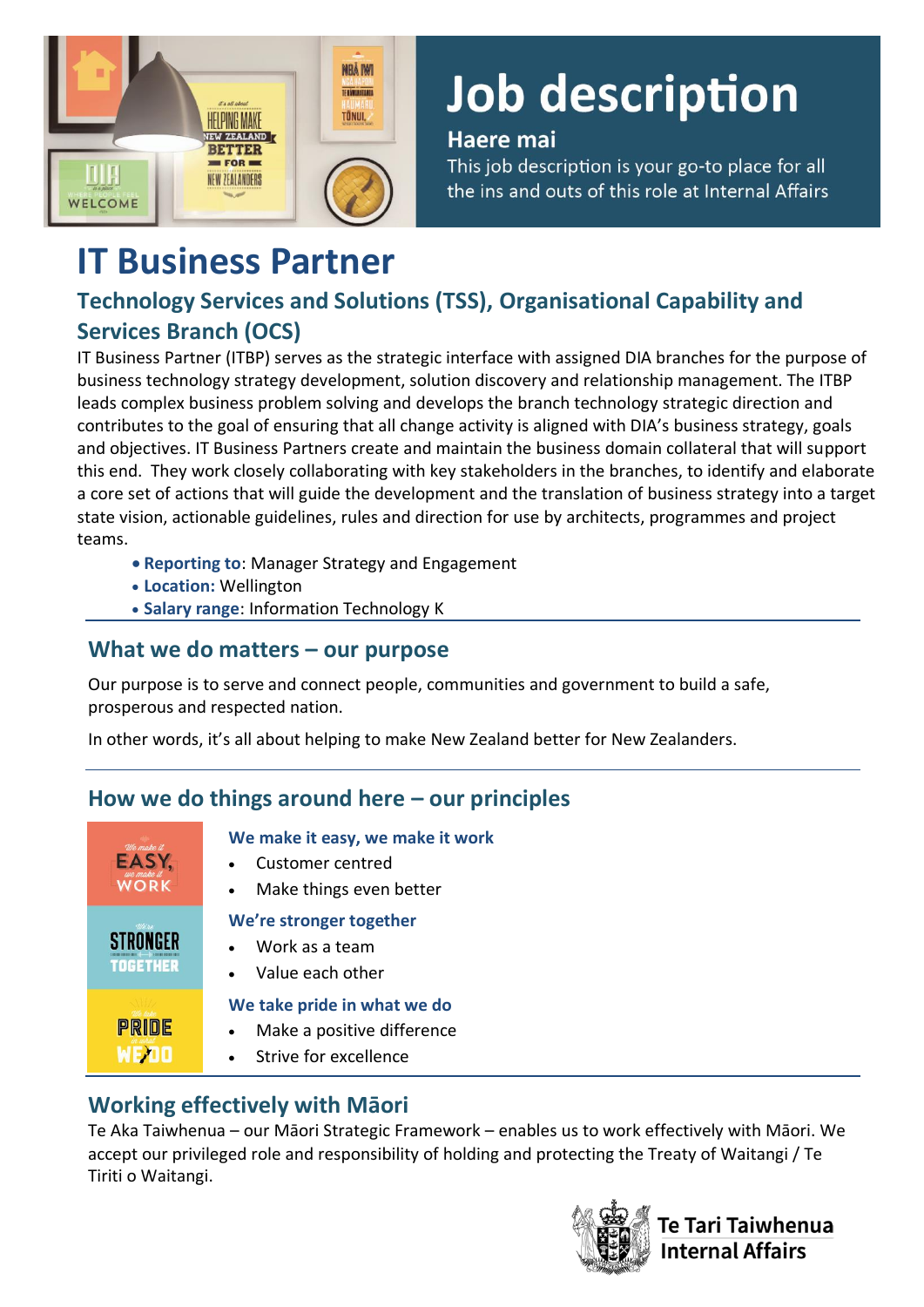| What you will do to contribute                                                                                                                                                                                                                                                                                                                                                                                                                                                                                                                                                                                                                                                                                                                                                                                                                                                                                                                                                                                                                                                                                                                                                                                                                                                                                                                                                                                                                                                                                                                                                                                                                                                                                                                                                                                                              | As a result we will see                                                                                                                                                                                                                                                                                                                                                                                                                                                                                                                                                                                                                                                                                                                                                                                                      |  |  |  |
|---------------------------------------------------------------------------------------------------------------------------------------------------------------------------------------------------------------------------------------------------------------------------------------------------------------------------------------------------------------------------------------------------------------------------------------------------------------------------------------------------------------------------------------------------------------------------------------------------------------------------------------------------------------------------------------------------------------------------------------------------------------------------------------------------------------------------------------------------------------------------------------------------------------------------------------------------------------------------------------------------------------------------------------------------------------------------------------------------------------------------------------------------------------------------------------------------------------------------------------------------------------------------------------------------------------------------------------------------------------------------------------------------------------------------------------------------------------------------------------------------------------------------------------------------------------------------------------------------------------------------------------------------------------------------------------------------------------------------------------------------------------------------------------------------------------------------------------------|------------------------------------------------------------------------------------------------------------------------------------------------------------------------------------------------------------------------------------------------------------------------------------------------------------------------------------------------------------------------------------------------------------------------------------------------------------------------------------------------------------------------------------------------------------------------------------------------------------------------------------------------------------------------------------------------------------------------------------------------------------------------------------------------------------------------------|--|--|--|
| <b>Business Engagement</b><br>Leading complex business problem solving<br>and branch technology strategic direction<br>Serve as the business relationship link<br>$\bullet$<br>between business units and TSS at the senior<br>business level.<br>Provide highly valued strategic consulting<br>$\bullet$<br>level support and guidance through key ICT<br>initiatives<br>Develop a strong understanding of each<br>$\bullet$<br>branch of the business that includes drivers,<br>strategies, and needs, their business models,<br>trends, and their key strategic partner<br>relationships<br>Partner with all business stakeholders within<br>$\bullet$<br>their portfolio to ensure a clear<br>understanding of the business technology<br>required to deliver business outcomes.<br>Identify and assess future ways of working in<br>$\bullet$<br>partnership with the business, model impacts<br>and potential solutions and facilitate solution<br>alternative review.<br>Facilitate strategic conversations and planning<br>$\bullet$<br>with key business stakeholders to ensure<br>strategies are informed by both current and<br>future state enterprise architecture.<br>Serve as the primary point of contact for all<br>things relating to branch engagement,<br>stakeholder management and relationship<br>and DIA's branch architecture.<br>Work with stakeholders to provide guidance<br>on the business technology investment<br>required, ensure that the impact of proposed<br>information investment is clearly understood<br>by decision makers, and support informed<br>investment prioritisation and sequencing<br>decisions with the EPMO<br>Working with Architecture to champion the<br>ICT strategy both in the business units and ICT<br>and ensure there is effective communication<br>to branch stakeholders. | The ITBP is sought after by senior leaders as<br>$\bullet$<br>a valued and trusted advisor.<br>There is a clear and shared understanding<br>$\bullet$<br>between business stakeholders and TSS of<br>the business priorities required to deliver<br>business outcomes.<br>Each branch has clarity on what their future<br>$\bullet$<br>technology landscape will look like, their<br>investment plan and roadmap<br>Alignment of business goals and the<br>$\bullet$<br>technology and business process that<br>supports the business and helps achieve<br>those goals.<br>Engagement is based on language and<br>$\bullet$<br>concepts understood and shared by both<br>the business and TSS<br>Positive and co-operative working<br>$\bullet$<br>relationships are built and sustained at all<br>levels with stakeholders. |  |  |  |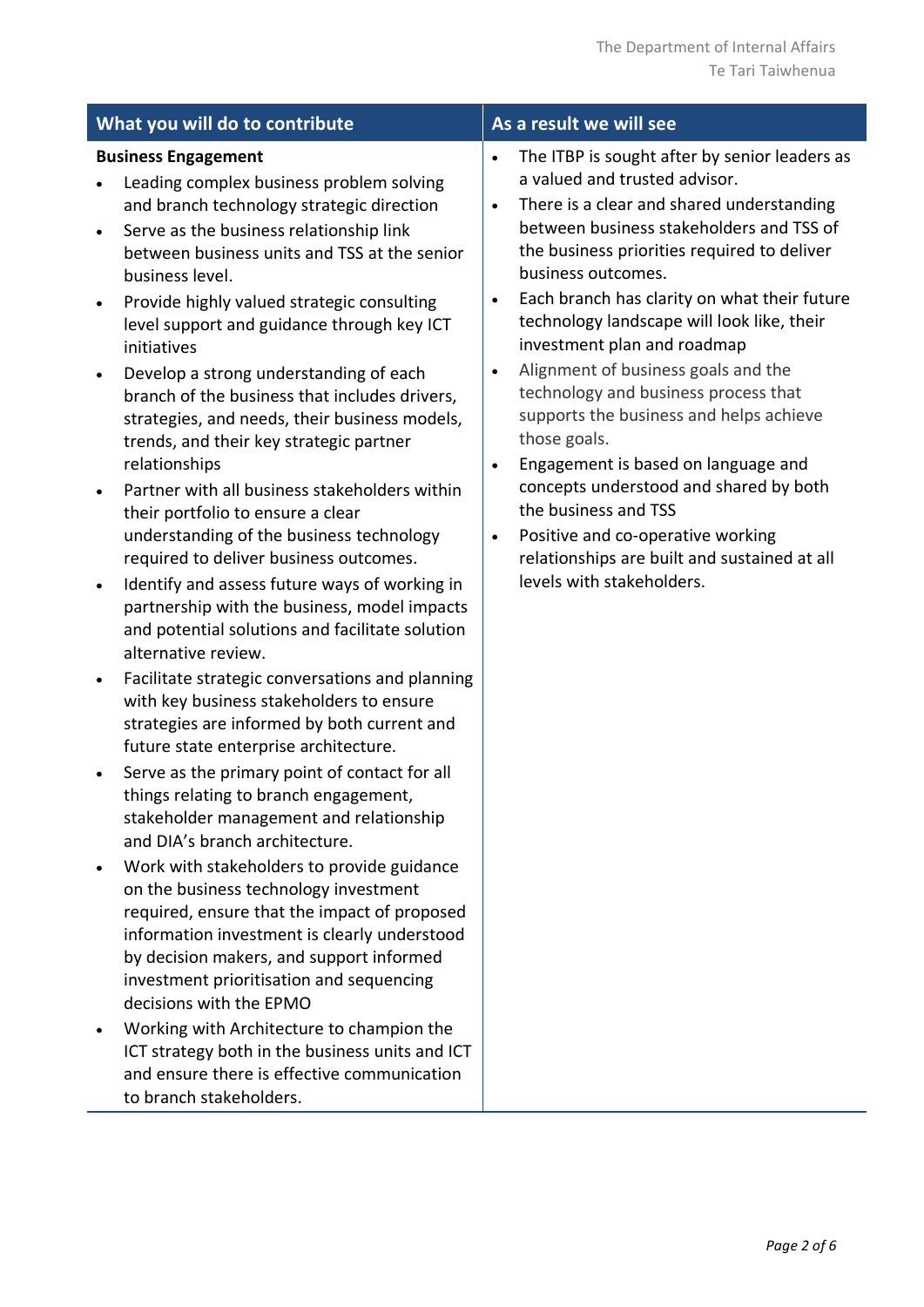|           | What you will do to contribute                                                                                                                                                                                                                                  | As a result we will see                                                                                                                                                                                                                  |
|-----------|-----------------------------------------------------------------------------------------------------------------------------------------------------------------------------------------------------------------------------------------------------------------|------------------------------------------------------------------------------------------------------------------------------------------------------------------------------------------------------------------------------------------|
|           | <b>Strategy, design and solutions</b><br>Provide strategic thought leadership with<br>regards to the role ICT plays in executing the<br>business strategy and solving complex<br>business problems                                                              | Digital business strategies that provides a<br>$\bullet$<br>consistent framework for aligning business<br>needs with solutions, as well as driving<br>continuous improvement in delivery by<br>closing defined value and capability gaps |
| $\bullet$ | Working with Architects to provide direction<br>within TSS on the business technology future<br>state and solutions required to deliver<br>business outcomes.                                                                                                   |                                                                                                                                                                                                                                          |
|           | Drive the development and socialisation of<br>the multi-year ICT strategic roadmap for the<br>business units and ensure there is a clear link<br>to the business strategy and to ensure<br>successful introductions across the branch<br>and with stakeholders. |                                                                                                                                                                                                                                          |
| $\bullet$ | Lead the translation of strategy into the<br>development of early engagement outcomes<br>and roadmap deliverables to ensure<br>alignment with business strategies and<br>architecture direction.                                                                |                                                                                                                                                                                                                                          |
| $\bullet$ | Work with Architects and suppliers to design<br>solutions that support the business processes<br>and assist with the alignment of supporting<br>technology roadmaps.                                                                                            |                                                                                                                                                                                                                                          |
| $\bullet$ | Collaborate with TSS project and technology<br>teams to align solution delivery to branch ICT<br>roadmaps and delivery of the required<br>business outcomes.                                                                                                    |                                                                                                                                                                                                                                          |
|           | Oversee the launch of solutions and help to<br>maximize the positive impact on the<br>Department                                                                                                                                                                |                                                                                                                                                                                                                                          |
|           | Drive the translation of ICT roadmaps and<br>investment plans to required activity to<br>support TSS ICT portfolio and project<br>planning.                                                                                                                     |                                                                                                                                                                                                                                          |
|           | Actively contribute to Business Strategies and<br>ongoing refinement activities.                                                                                                                                                                                |                                                                                                                                                                                                                                          |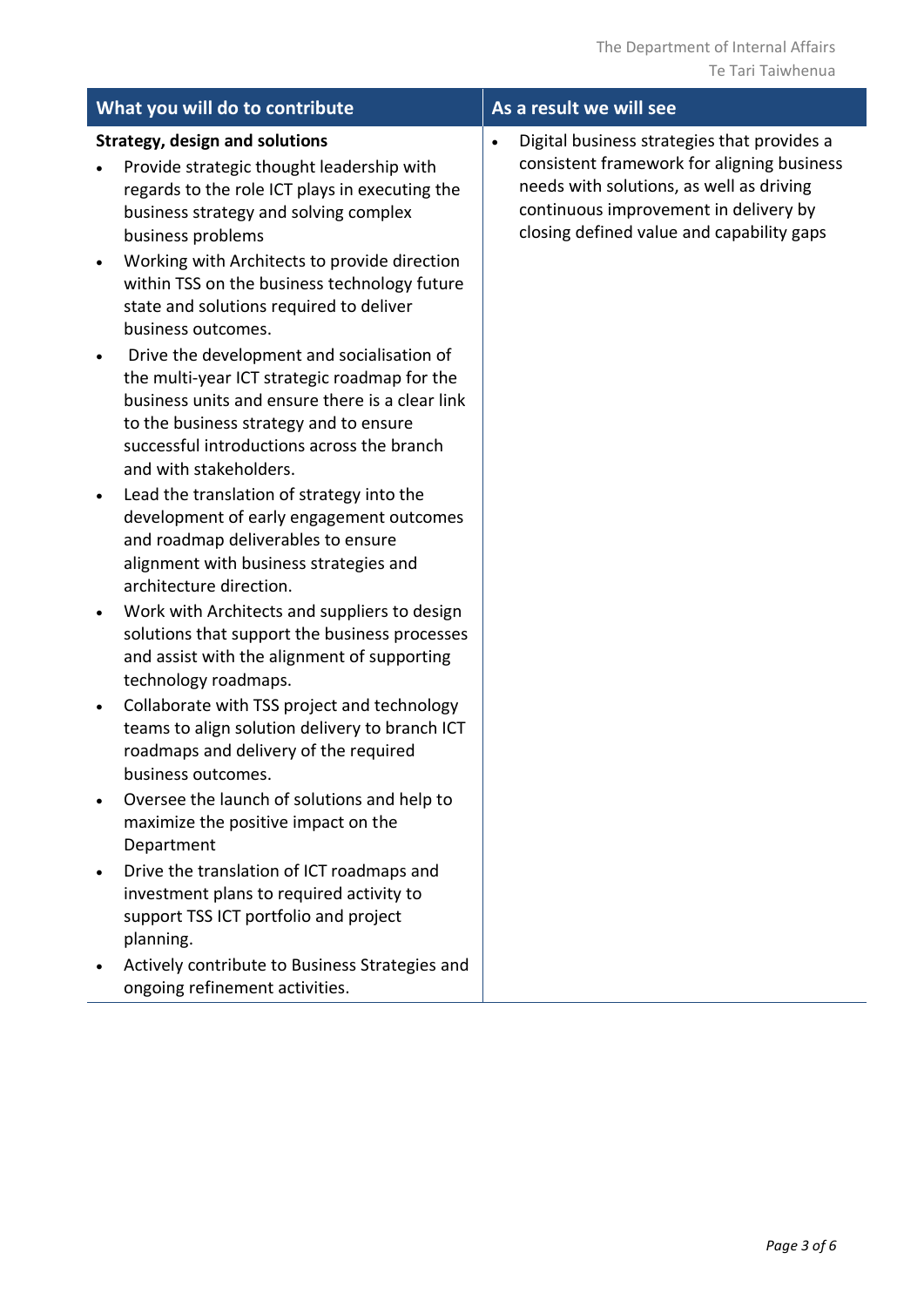| What you will do to contribute      |                                                                                                                                                                                                                                                                                                                                                                                                                                                                                                                                                                                                                                                                                                                                       | As a result we will see                                                                                                                                                                                                                                   |  |  |  |
|-------------------------------------|---------------------------------------------------------------------------------------------------------------------------------------------------------------------------------------------------------------------------------------------------------------------------------------------------------------------------------------------------------------------------------------------------------------------------------------------------------------------------------------------------------------------------------------------------------------------------------------------------------------------------------------------------------------------------------------------------------------------------------------|-----------------------------------------------------------------------------------------------------------------------------------------------------------------------------------------------------------------------------------------------------------|--|--|--|
| $\bullet$<br>$\bullet$<br>$\bullet$ | Innovation<br>Provide thought leadership on the future of<br>technology as it relates to the business,<br>proactive in getting to grips with leading edge<br>technologies, understanding their potential<br>and the "art of the possible".<br>Ensure the business is aware of emerging<br>trends, practice and technologies in the<br>market place and how they may contribute to<br>business outcomes and strategies.<br>Actively identify and champion innovation<br>initiatives supporting the business strategy.<br>Involve external parties where needed to<br>further develop and eventually implement<br>innovation supporting the business strategy.<br>Leading strategic vendor engagement and<br>related discovery sessions | Currency with changing practices<br>technologies, and knowledge<br>Business is able to adopt new approaches<br>and experiment with new ways of thinking<br>to approach business issues<br>Increased engagement and influence with<br>the vendor community |  |  |  |
|                                     | <b>Practice Development</b><br>Recommend and participate in the design and<br>implementation of standards, tools and<br>methodologies for the Business Partner<br>practice<br>Understand TSS practices and participate in<br>lessons learned<br>Keep up to date with the architecture<br>requirements based on changing<br>technologies, practice, and knowledge.                                                                                                                                                                                                                                                                                                                                                                     | Development and adoption of a consistent<br>business partner practice that includes<br>consistent tools and processes; industry<br>leading best practices; templates and<br>standard deliverables.                                                        |  |  |  |
| $\bullet$                           | <b>Stakeholder and Relationship Management</b><br>Develop and maintain productive and<br>collaborative relationships with key<br>stakeholders, in order to support<br>achievement of Department outcomes.<br>Proactively serve as a "trusted advisor," to<br>branch stakeholders.<br>Operate as the key business contact<br>representing IT in promoting IT services and<br>capabilities.                                                                                                                                                                                                                                                                                                                                             | Positive relationships and effective<br>communications are maintained with key<br>stakeholders and position DIA to achieve<br>business outcomes.                                                                                                          |  |  |  |
| $\bullet$                           | Health and safety (for self)<br>Work safely and take responsibility for<br>keeping self and colleagues free from harm<br>Report all incidents and hazards promptly<br>Know what to do in the event of an<br>emergency<br>Cooperate in implementing return to work<br>plans                                                                                                                                                                                                                                                                                                                                                                                                                                                            | A safe and healthy workplace for all people<br>using our sites as a place of work.<br>Health and safety guidelines are followed                                                                                                                           |  |  |  |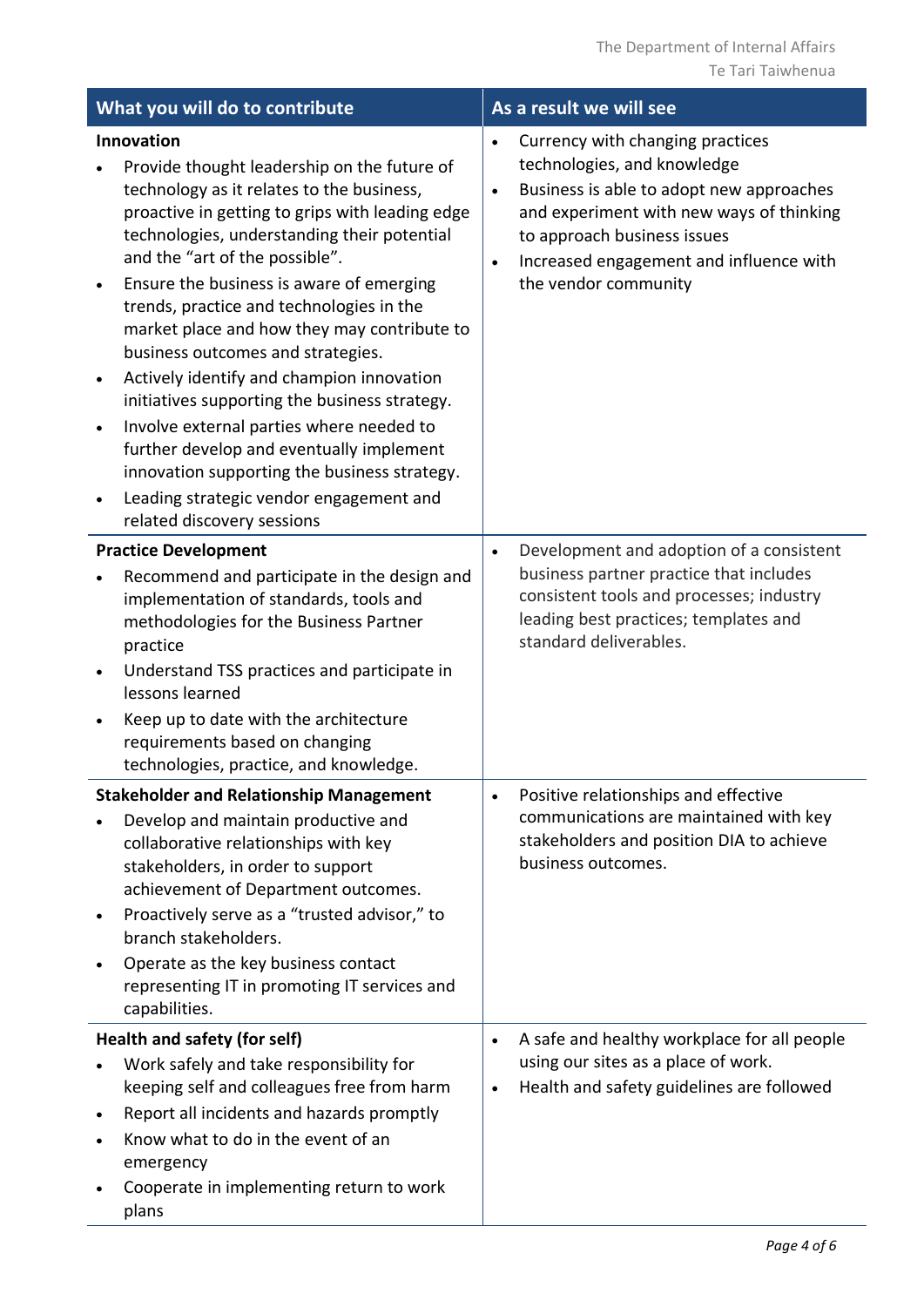|                         | Who you will work with to get the job done | Advise       | Collaborate<br>with | nfluence | Inform | Manage/<br>lead | Deliver to |
|-------------------------|--------------------------------------------|--------------|---------------------|----------|--------|-----------------|------------|
|                         | <b>TSS Leadership Team</b>                 | ✓            | ✓                   | ✓        | ✓      |                 |            |
|                         | <b>Strategy and Engagement</b>             | ✓            | ✓                   |          | ✓      | ✓               |            |
|                         | Executive Leadership Team                  | $\checkmark$ | ✓                   | ✓        | ✓      |                 |            |
|                         | OCS Senior Leadership Team                 | ✓            | ✓                   |          | ✓      |                 |            |
| Internal                | DCEs and GMs in Branches                   | $\checkmark$ | ✓                   | ✓        | ✓      |                 |            |
|                         | Programme and Project Managers             | ✓            |                     |          |        |                 |            |
|                         | TSS Managers and staff                     | ✓            | ✓                   | ✓        | ✓      |                 |            |
|                         | Finance                                    | ✓            |                     |          |        |                 |            |
|                         | EPMO                                       | ✓            | ✓                   | ✓        | ✓      |                 |            |
| External                | Vendors and suppliers                      | ✓            |                     |          | ✓      |                 |            |
| <b>Your delegations</b> |                                            |              |                     |          |        |                 |            |

| Human Resources and financial delegations | Level Z |
|-------------------------------------------|---------|
| Direct reports                            | None    |

| Your success profile for this role                                                                                                                                                                                                                                                                                                                                                                                       | What you will bring specifically                                                                                                                                                                                                                                                                                                                                                                                                                                                                                                                                                                                                                                                                                                                                                                                                                                              |  |  |  |
|--------------------------------------------------------------------------------------------------------------------------------------------------------------------------------------------------------------------------------------------------------------------------------------------------------------------------------------------------------------------------------------------------------------------------|-------------------------------------------------------------------------------------------------------------------------------------------------------------------------------------------------------------------------------------------------------------------------------------------------------------------------------------------------------------------------------------------------------------------------------------------------------------------------------------------------------------------------------------------------------------------------------------------------------------------------------------------------------------------------------------------------------------------------------------------------------------------------------------------------------------------------------------------------------------------------------|--|--|--|
| At DIA, we have a Capability Framework to help<br>guide our people towards the behaviours and<br>skills needed to be successful. The core success<br>profile for this role is Specialist.<br><b>Keys to Success:</b><br>Problem solving<br>Critical thinking<br>Interpersonal savvy<br>$\bullet$<br>Navigating complexity<br>$\bullet$<br>Communicating with influence<br>$\bullet$<br>Technical and specialist learning | <b>Experience:</b><br>Experience with managing team(s)<br>responsible in strategic planning,<br>business development or client<br>management and working with a broad<br>range of diverse and complicated<br>business units.<br>Strong business acumen and a track<br>$\bullet$<br>record of successfully engaging with<br>senior level management, business<br>owners and executives<br>Demonstrated capability to deliver high<br>quality strategic business and<br>technology planning artefacts that<br>seamlessly integrate business demand<br>and IT supply.<br>A proven track record in managing the<br>delivery of business solutions in a<br>service orientated organisation and a<br>demonstrable commitment to excellent<br>customer service<br>Knowledge:<br>Comprehensive understanding of<br>strategic and business planning and<br>how this is refined down to |  |  |  |